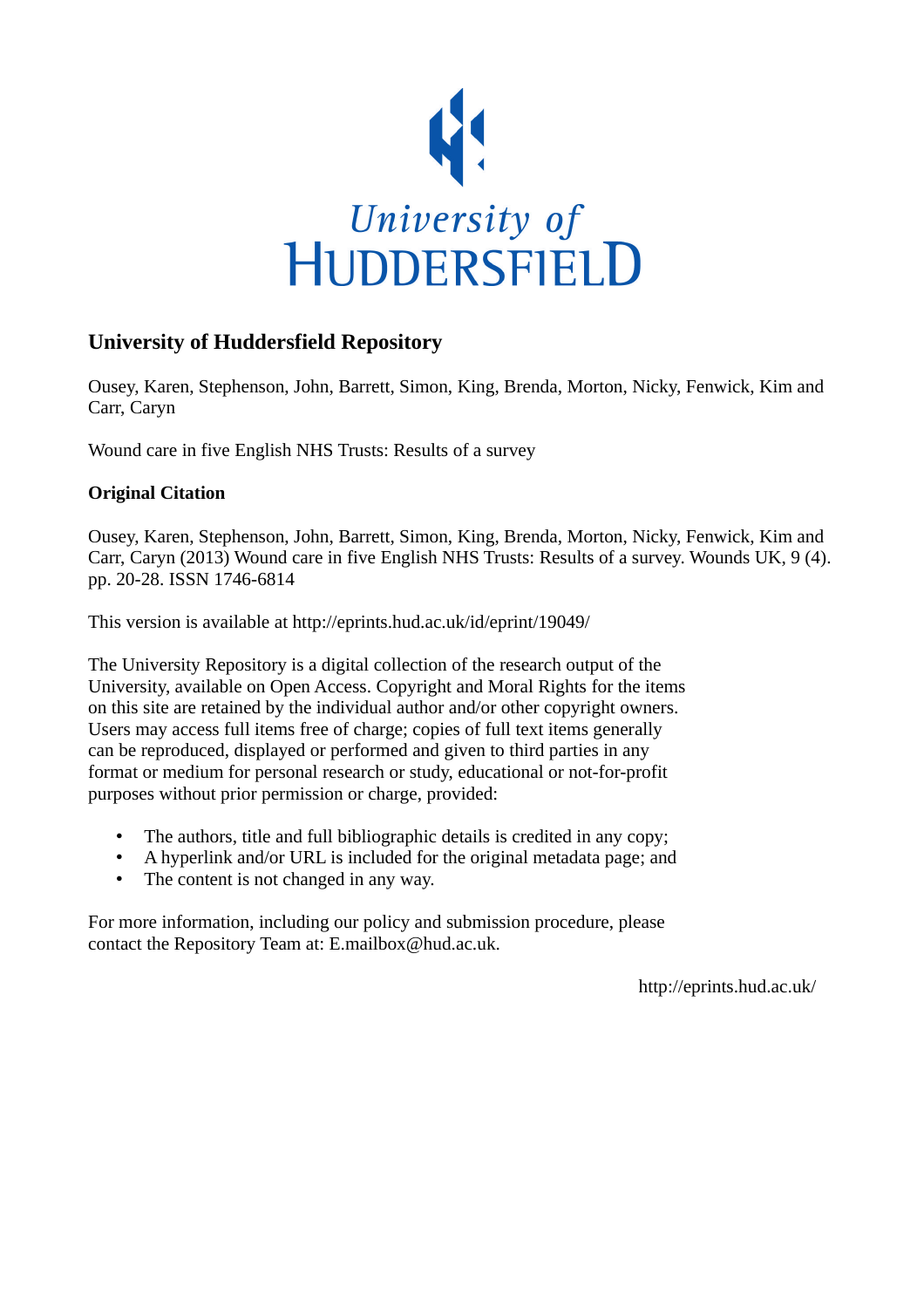# Wound care in five English NHS Trusts: Results of a survey

#### KEY WORDS

- Ageing
- $\blacktriangleright$  Infection
- **▶ Survey**
- Wound
- Wound dressing

#### Karen Ousey

*Reader Advancing Clinical Practice, School of Human and Health Sciences, University of Huddersfield, Huddersfield*

#### John Stephenson *Senior Lecturer in Biomedical Statistics, School of Human and Health Sciences, University of Huddersfield, Huddersfield*

SIMON BARRETT *Lead Nurse for Tissue Viability, Humber NHS Foundation Trust, Hull*

Brenda King *Consultant Nurse: Tissue Viability, Sheffield Teaching Hospitals NHS Foundation Trust, Sheffield*

Nicky Morton *Consultant Nurse: Tissue Viability, Lancashire Care NHS Foundation Trust, Lancashire*

Kim Fenwick

*Tissue Viability Specialist Nurse, Hertfordshire Community NHS Trust, Watford*

Caryn Carr *Advanced Clinical Nurse Specialist, Tissue Viability, Southern Health NHS Foundation Trust, Lyndhurst*

This survey aimed to identify and quantify the demographic characteristics, treatment objectives, and wound characteristics of patients from five English NHS Trusts receiving wound treatment. Data from 4772 patients (59.8% female; 79.7% aged >65 years) were received. Approximately half were leg wounds. Most patients had one or more comorbidity, most commonly vascular and cardiovascular. The majority of wounds were <3 months' duration and had no associated infection indicators (a small minority had ≥3 infection indicators). Swabbing was considerably more common in wounds showing no primary infection indicators than in infected wounds. Nurses were most commonly involved with dressing changes. Protecting granulation was the most common treatment objective and dressings were changed most commonly twice-weekly as a scheduled care change. No significant differences in wound or patient characteristics were observed between Trusts.

The population of the United Kingdom is<br>
increasing in size and age. During the period<br>
1985–2010, the number of people aged ≥65<br>
years increased by 20% to 10.3 million; in 2010, 17% increasing in size and age. During the period 1985–2010, the number of people aged ≥65 of the population were aged ≥65 years, with people aged ≥85 years more than doubling to 1.4 million. The percentage aged <16 years fell from 21% to 19% (Office for National Statistics [ONS], 2011).

The ageing population is forecast to continue to grow over the next few decades, with projections suggesting that the number of people aged >85 years by the year 2035 will be 2.5 times larger than in 2010, accounting for 5% of the population, and that those aged 16–64 years will decrease from 65% to 59% by 2035 (ONS, 2011). This is important, because if the younger population is decreasing we can assume that there may be a lack of healthcare personnel in the future to care for the increasing older population. Added to this is the ageing workforce of the health and social care sector, where a high proportion of employees are aged >45 years. In England in 2011, 583 285 nurses were registered with the Nursing and Midwifery Council (NMC, 2011; The Centre for Workforce Intelligence, 2013) Around 80 000 nurses on the NMC register are aged 50–55 years, and 100 000 are aged ≥55 years (Higher Education Policy Institute, 2005).

The expectation is that approximately 25000 nurses will retire by 2015 (Buchan, 2005). The Centre for Workforce Intelligence (2013) projects an overall decline in the number of nurses between 2011 and 2016 because of reduced education commissions, attrition, rising retirements, net emigration of UKtrained nurses and other trends. We can assume that as the ageing population increases, there will be an increase in the need to prevent and treat challenges associated with skin integrity. However, as a large proportion of the experienced workforce in the health and social care sector is due to retire by 2015, there is a need for tissue viability practitioners to understand the current prevalence and categories of wounds, treatments and the grade of staff managing wounds, and cascade this knowledge to new practitioners, ensuring the understanding of the importance of accurate assessment and timely interventions. Everyone who undertakes wound assessment and management should be able to access appropriate education and skills to ensure competency and confidence. Cook (2011) presented results of a survey of registered and unregistered staff members' perceived competency of wound bed assessment. The author concluded that most respondents believed they were competent or average, but 16% highlighted that they were unsure at times, and 9% stated they would benefit from further training. Importantly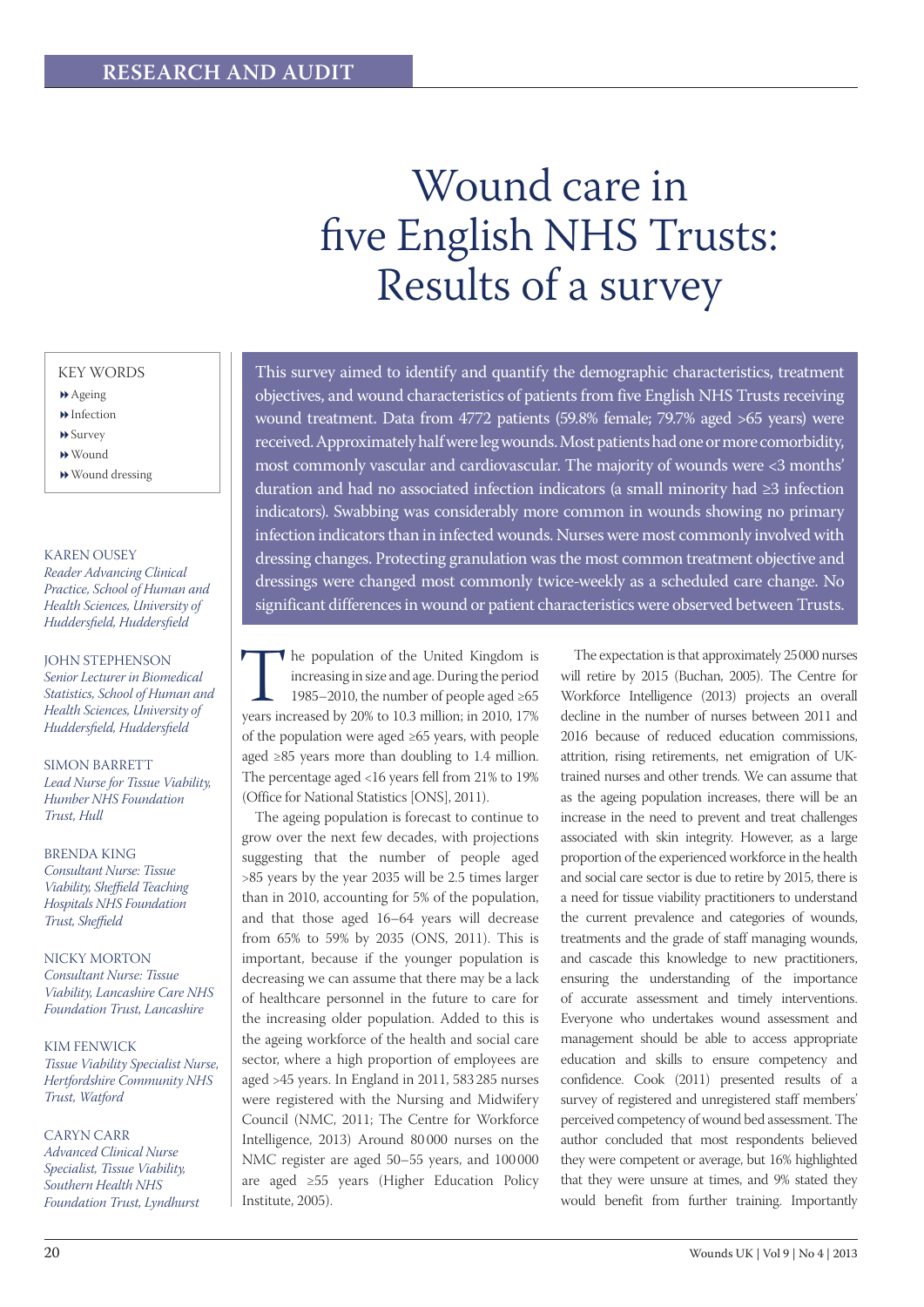all registered staff have a professional obligation to maintain their knowledge, as defined by the NMC in *The Code: Standards of Conduct, Performance and Ethics for Nurses and Midwives* who are clear that nurses should recognize the limits of their competence, and be accountable for keeping their knowledge and skills up-to-date (NMC, 2008).

This article presents the results of a wound care survey from five English Trusts, which aimed to identify and quantify the age and gender of patients receiving wound treatment, treatment objectives, and the type, duration and characteristics of wounds. The total population for the five Trusts was 2090000 people (exact figures for each Trust are not given to maintain anonymity). When interpreting the data, it was not always possible to distinguish between missing/invalid data, and questions that were correctly left blank. For example, respondents were not obliged to tick any boxes for the question relating to comorbidities, so it was not possible to distinguish between those who missed out the question and those who (correctly) left it blank because there were no comorbidities. Hence the calculated proportion refers to the proportion of the total sample who recorded one or more comorbidities. In such cases, proportions of missing data have not been calculated.

#### **Methods Ethical issues**

Local research governance was received from each participating Trust's research and development office. All data were anonymised and no identifying place, staff or patient names were used. Completed surveys were stored in a locked cupboard in a locked office and all electronic data stored on encrypted computers. Completed data sets have been stored on a secure server at the University of Huddersfield.

#### **Sampling Overview**

A total of 4772 usable responses were received. The contribution from each Trust was as follows:

- Trust 1: 823 (17.2% of the total sample).
- Trust 2: 1114 (23.3% of the total sample).
- Trust 3: 914 (19.2% of the total sample).
- Trust 4: 691 (14.5% of the total sample).
- Trust 5: 1230 (25.8% of the total sample).

Data were recorded on paper and transferred to SPSS statistical software (version 20.0) for subsequent analyses.

Proportions quoted are based on valid responses to the relevant questions in the survey (*Appendix I*). All percentages and proportions quoted in this study refer to valid responses.

### **Results Patient demographics**

The gender balance was similar across all Trusts, with female patients outnumbering male patients in every Trust. Overall, 2154 (59.8%) of all patients were female, and 1449 (40.2%) were male. Patient ages ranged from <14 to >81 years. Ages were grouped; the exact ages of patients was not recorded. While the majority of patients from all Trusts fell into the older age groups, there were some differences in the age distribution between different Trusts; fewer elderly patients were represented in Trust 2 (about 31.4% aged ≥81 years) than in other Trusts, with the greatest proportion of patients in the oldest age group being found in Trust 4 (58.7%). Just under half (1964; 47.9%) of patients were aged ≥81 (*Table 1*).

| Table 1. Demographic characteristics of patients                       |                  |  |
|------------------------------------------------------------------------|------------------|--|
| $(n=4772)$ .                                                           |                  |  |
| Characteristic                                                         | Valid $n$ $(\%)$ |  |
| Sex                                                                    | 3603             |  |
| Male                                                                   | 1449 (40.2)      |  |
| Female                                                                 | 2154 (59.8)      |  |
| Age group (years)                                                      | 4102             |  |
| ${<}14$                                                                | 7(0.2)           |  |
| $14 - 49$                                                              | 336 (8.2)        |  |
| $50 - 64$                                                              | 489 (11.9)       |  |
| $65 - 74$                                                              | 648 (15.8)       |  |
| 75-80                                                                  | 658 (16.0)       |  |
| > 81                                                                   | 1964 (47.9)      |  |
| Comorbidities <sup>1</sup>                                             | 5299             |  |
| General infection                                                      | 355 (7.4)        |  |
| Immunosupression                                                       | 187 (3.9)        |  |
| Dermatological conditions                                              | 370 (7.8)        |  |
| Vascular disease                                                       | 835 (17.5)       |  |
| Cardiovascular conditions                                              | 882 (18.5)       |  |
| Anaemia                                                                | 204 (4.3)        |  |
| Malnutrition                                                           | 146(3.1)         |  |
| Obesity                                                                | 470 (9.8)        |  |
| Diabetes                                                               | 738 (15.5)       |  |
| Palliative                                                             | 220 (4.6)        |  |
| Other                                                                  | 892 (18.7)       |  |
| 1. More than one comorbidity could be stated per patient. Percentages  |                  |  |
| refer to full sample. A total of 3296 patients (69.1%) recorded one or |                  |  |
| more comorbidities.                                                    |                  |  |

*"This article presents the results of a wound care survey from five English Trusts, which aimed to identify and quantify the age and gender of patients receiving wound treatment, treatment objectives, and the type, duration and characteristics of wounds."*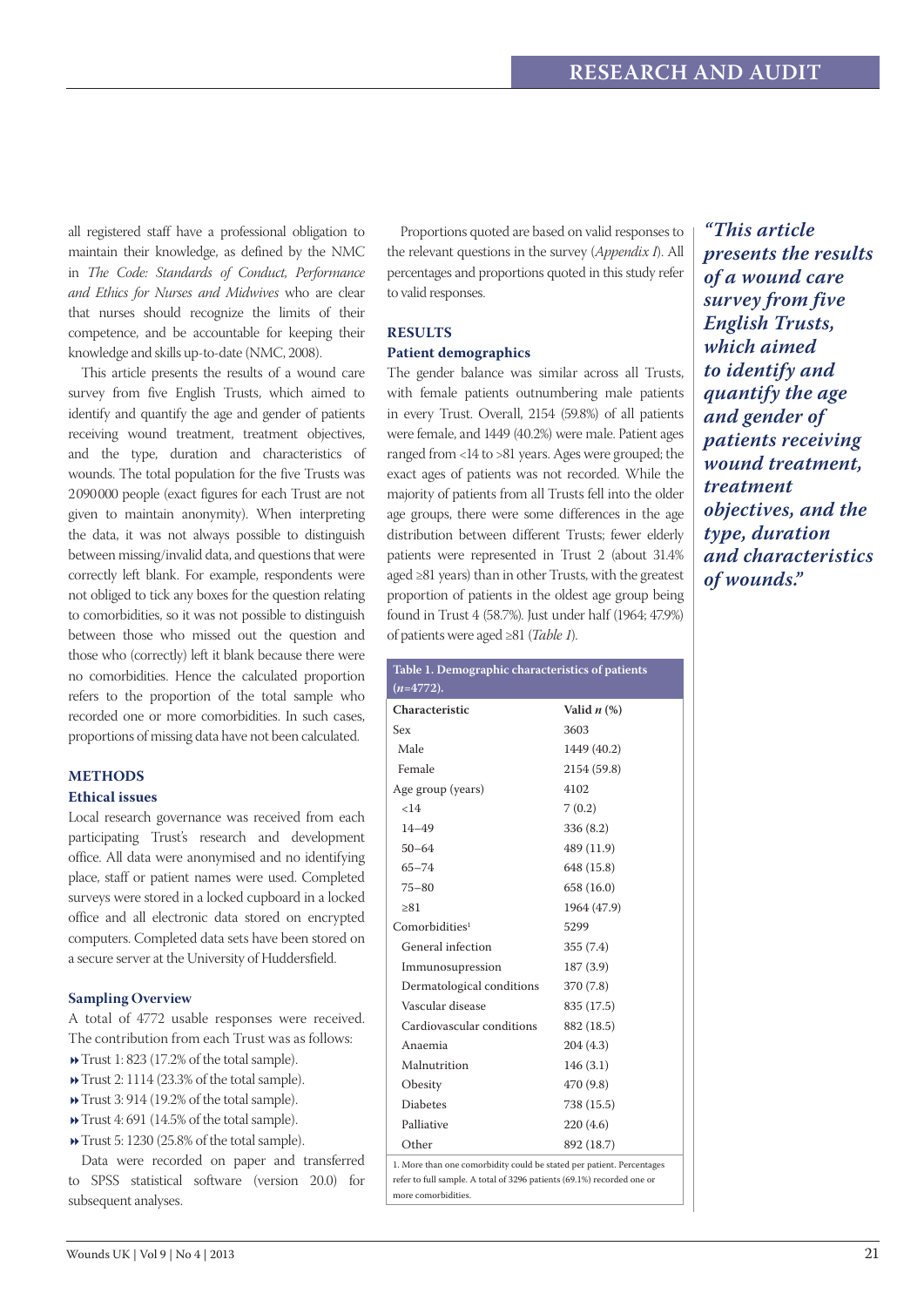*"In all Trusts, nurses made decisions about treatment plans in a majority of cases."*

The majority of patients from all Trusts had at least one contributing/underlying disease factor. The proportion of such patients ranged from 61.1% in Trust 1 to 74.3% in Trust 5. Approximately a quarter of all patients were reported to have two or more contributing/underlying disease factors, with small numbers with three or more factors. In most Trusts, cardiovascular conditions were the most frequently reported conditions (amounting to 882 patients over all Trusts; 18.5% of all patients). However, in Trust 2, obesity was the most frequently reported condition, although over all Trusts, total numbers with this condition were lower (470 patients; 9.8% of all patients). Other commonly reported conditions included vascular conditions (835 patients; 17.5%), diabetes (738 patients; 15.5%) and dermatological conditions (370 patients; 7.8%) which were recorded in significant numbers in all Trusts (*Table 1*).

#### **Treatment personnel and location**

In all Trusts, nurses made decisions about treatment plans in a majority of cases. In most Trusts, nurses were involved in 75% or more of treatment plan decisions (*Table 2*). However, in Trust 2 the proportion was lower at around 58% (a significant proportion of responses from this Trust were reported as "Other" (i.e. not a nurse, medic/GP or case manager). In the majority of cases, the occupation of these individuals was not recorded: a range of occupations, including "podiatrist", "consultant", "dermatologist" and "surgeon" were recorded in low frequencies. In

| Table 2. Personnel involved and location of treatment plan and dressing change. |                  |
|---------------------------------------------------------------------------------|------------------|
| Variable                                                                        | Valid $n$ $(\%)$ |
| Treatment plan decision personnel                                               | 4051             |
| Nurse/district nurse                                                            | 3223 (79.6)      |
| Medic/GP                                                                        | 142(3.5)         |
| Other                                                                           | 686 (16.9)       |
| Personnel changing dressing                                                     | 3954             |
| Nurse/district nurse                                                            | 3304 (83.6)      |
| Support worker                                                                  | 144(3.6)         |
| Other                                                                           | 506 (12.8)       |
| Treatment location                                                              | 3887             |
| Patient's home / community                                                      | 2987 (76.8)      |
| Community clinic                                                                | 526 (13.5)       |
| Nursing home                                                                    | 284 (7.3)        |
| Other                                                                           | 90(2.3)          |

all Trusts, the majority (77% or more) of personnel involved with the changing of dressing were nurses or district nurses.

The overall distribution of treatment locations was similar across all Trusts, with the majority of wounds treated in community clinics or in the patient's home. A minority of wounds were treated at a hospital clinic. The Trusts in which the largest proportion of patients were treated in their own homes were Trusts 4 and 5, with over 80% of wounds treated in this way in these Trusts (*Table 2*).

#### **Wound categories**

A proportion of patients were reported as having multiple wounds and these were recorded by staff on separate forms during the audit, with each wound being counted and analysed separately. The most common wounds in all Trusts except Trust 4 were venous leg ulcers, with 849 venous leg ulcers being recorded in total (20.0% of all wounds). In Trust 4, the most common wounds were traumatic wounds, which were recorded in slightly higher numbers  $(n=93)$  than venous leg ulcers  $(n=91)$  in that Trust. However it is worth noting that the majority (80.1%) of these traumatic wounds were located on the lower limb and as such may have in fact been leg ulcers if the duration had been in excess of 6 weeks. After venous leg ulcers, traumatic wounds (591; 13.9%) and surgical wounds (535; 12.6%) represented the next most common types of wounds recorded over all Trusts. No other wound type accounted for more than 8.4% of the total number of recorded wounds; however, all types of pressure ulcer considered together amounted to 767 (18.1%) of all wounds (*Table 3*). The European Pressure Ulcer Advisory Panel classification (2010) was used by all respondents when identifying a pressure ulcer.

Substantive associations recorded between common wound types and comorbidities at Trust level were also found to exist on the combined data set. Venous leg ulcers were most strongly associated with vascular and cardiovascular conditions, with 215 patients with a venous leg ulcer (39.7%) having vascular conditions, and 117 patients with a venous leg ulcer (21.6%) having cardiovascular conditions. Mixed leg ulcers were also strongly associated with vascular conditions, with 93 mixed leg ulcer patients (46.0%) having this condition. Main reported comorbidities are summarised in *Figure 1*.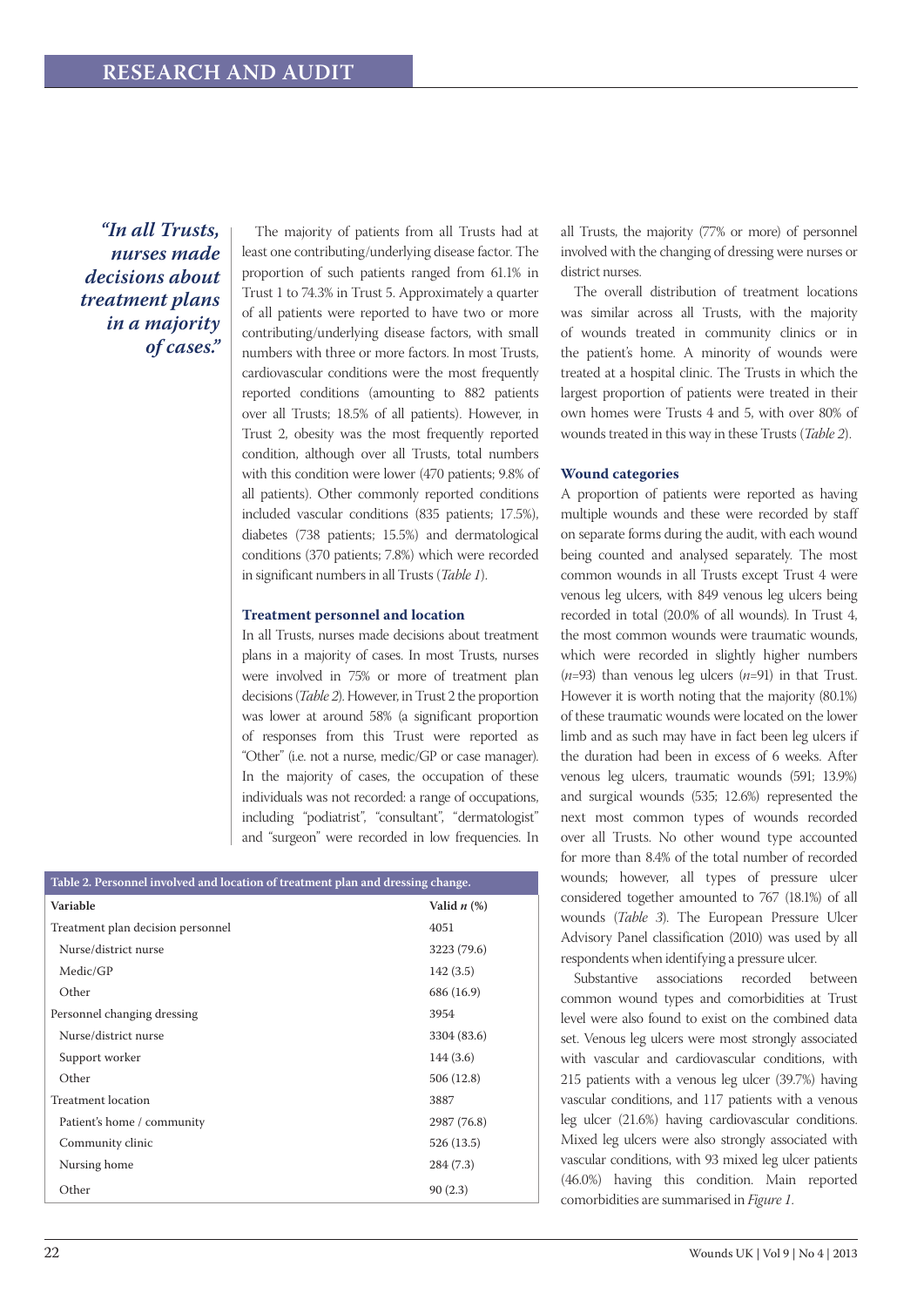*"Across all Trusts, older patients had generally higher frequencies of wounds than younger patients."*

| Table 3. Wound type.      |                  |
|---------------------------|------------------|
| Variable                  | Valid $n$ $(\%)$ |
| Wound type                | 4247             |
| Pressure ulcer category 1 | 121(2.8)         |
| Pressure ulcer category 2 | 355(8.4)         |
| Pressure ulcer category 3 | 203(4.8)         |
| Pressure ulcer category 4 | 88 (2.1)         |
| Venous leg ulcer          | 849 (20.0)       |
| Mixed leg ulcer           | 275(6.5)         |
| Diabetic foot ulcer       | 200 (4.7)        |
| Total leg/foot ulcers     | 1324 (31.2)      |
| Traumatic wound           | 591 (13.9)       |
| Arterial leg ulcer        | 151(3.6)         |
| Fungating lesion          | 60(1.4)          |
| Surgical wound            | 535 (12.6)       |
| Cellulitis                | 104(2.4)         |
| Skin tear                 | 243 (5.7)        |
| Burn                      | 31(0.7)          |
| Moisture lesion           | 95(2.2)          |
| Haematoma                 | 27(0.6)          |
| Other                     | 319 (7.5)        |
|                           |                  |

Few obvious associations between gender and wound type were recorded in any of the individual Trusts or in the total sample; however, despite females outnumbering males by 3:2 in the whole sample, the majority of surgical wound patients (237; 53.3%) and diabetic foot ulcer patients (84; 55.6%) were male. Females outnumbered males in all other wound categories.

Across all Trusts, older patients had generally higher frequencies of wounds than younger patients. The highest incidence of all the main categories of



**Figure 1. Main reported comorbidities.**

wounds was recorded in the >81 years age group, with the exception of surgical wounds and burns, which were approximately evenly distributed over the entire age range  $\left( < 14$  to  $> 81$  years). Of the main wound types, only surgical wounds and venous leg ulcers were recorded in significant numbers in patients below the age of 75.

#### **Wound characteristics**

Across all Trusts, the proportion of wounds located on the leg was consistently found to be about half the total number of wounds recorded. Overall, leg wounds amounted to 2350 (50.3%) of all wounds. Interestingly, some practitioners differentiated between leg, thigh, and foot/toe, and as such, there were an additional 286 (6.1%) wounds recorded as being located on the thigh, and a further 705 (15.1%) wounds recorded as being located on the foot/toe.

Of all wounds 434 (9.3%) were recorded on the buttock. No other location amounted to >5.0% of reported wounds. There were no obvious differences in the proportions of wounds in various locations between Trusts (*Table 4*).

In all Trusts, most recorded wounds were short in duration. The proportion of wounds of <6 weeks' duration was lower in Trust 5 (49.7%) than in other Trusts. In all other Trusts, this category represented over half of all recorded wounds. In the entire sample, 2493 (53.5%) of all wounds were of <3 months' duration, with the median wound duration between 6 weeks and 3 months (*Table 5*).

In most Trusts, the majority of observed wounds were judged to be improving on observation, although in Trust 5 this proportion was slightly lower (49.5%). Overall the total number of wounds judged to be healing was 2563 (55.4%). However, there were no obvious differences in the improvement rates shown over the five Trusts. The proportion of wounds judged to be deteriorating was very consistent at between 8.9% and 9.7% (*Table 6*).

In all Trusts, a very wide variety of wound lengths and widths was recorded, with most Trusts recording wounds up to about 50–60cm in length (no wounds >28cm in length were recorded in Trust 2). Mean wound lengths and widths were very consistent, ranging from 3.14cm (length) and 2.23cm (width) in Trust 1 to 3.84cm (length) and 2.65cm (width) in Trust 4. Over the whole data set, mean wound length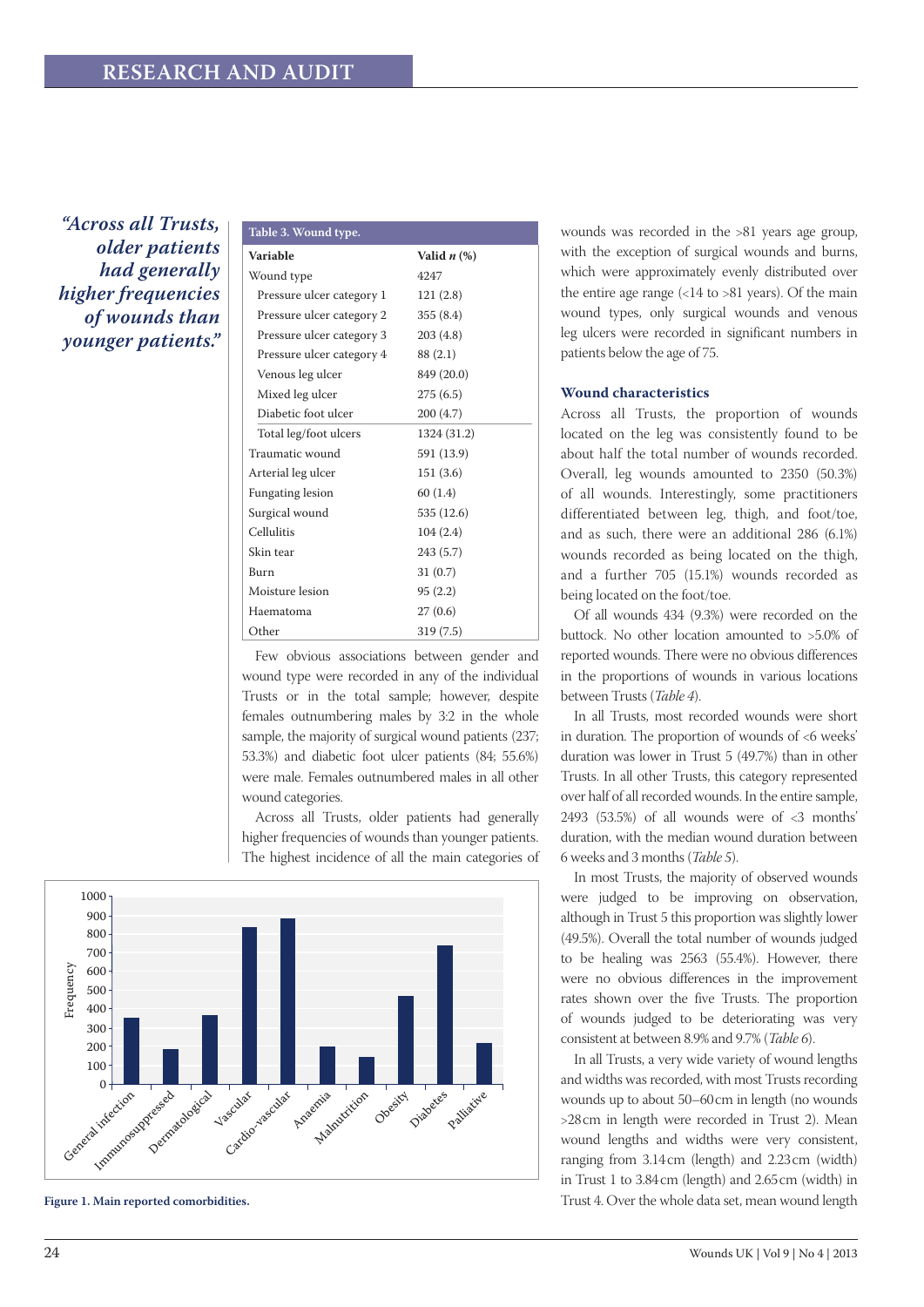| Table 4. Wound location. |                              |  |
|--------------------------|------------------------------|--|
| Variable                 | Valid $n$ $\left(\% \right)$ |  |
| Wound location           | 4672                         |  |
| Head/neck                | 72(1.5)                      |  |
| Arm/hand                 | 197 (4.2)                    |  |
| Groin                    | 53 (1.1)                     |  |
| Front torso              | 234(5.0)                     |  |
| <b>Buttock</b>           | 434 (9.3)                    |  |
| Heel                     | 212(4.5)                     |  |
| Back torso               | 82(1.8)                      |  |
| Leg                      | 2350 (50.3)                  |  |
| Foot/toe                 | 705 (15.1)                   |  |
| Other                    | 333 (7.1)                    |  |

| Table 5. Wound duration. |                              |  |
|--------------------------|------------------------------|--|
| Variable                 | Valid $n$ $\left(\% \right)$ |  |
| Wound duration           | 4660                         |  |
| <6 weeks                 | 1473 (31.6)                  |  |
| $6$ wks $-3$ mts         | 1020 (21.9)                  |  |
| $3 - 6$ mts              | 402(8.6)                     |  |
| 6 mts-1 year             | 541 (11.6)                   |  |
| $1-2$ years              | 488 (10.5)                   |  |
| $2-5$ years              | 342 (7.3)                    |  |

was 3.46cm (standard deviation [SD], 4.24cm) and mean wound width was 2.42 cm (SD, 2.95cm). Depth assessments were also very consistent with between 77% and 82.3% being classified as superficial in each Trust (79.6% overall; *Table 6*).

Some differences across Trusts were noted in the proportion of wounds observed to be granulating; varying from 54.0% in Trust 2 to 38.5% in Trust 5 (45.7% overall). Most wounds across all Trusts were categorised as moist. Surrounding skin was categorised as dry or healthy/normal in a majority of cases in all Trusts, with no significant differences across Trusts in the proportions of wounds classified in this way.

Practitioners across all Trusts assessed all wounds for signs of infection using appropriate indicators of wound infection. While a majority of wounds in all Trusts were classified as free from infection, the proportions varied slightly from 58.3% in Trust 1 to 68.2% in Trust 2 (overall 64.3%). The most common infection indicator was delayed healing (639; 13.4%), significantly greater in frequency than the indicators increased pain and increased exudate (*Table 6*). A total of 310 patients (6.5%) had three or more infection indicators. Amongst these patients, a different pattern was apparent. The most common infection indicator was increased exudate (194; 17.9%); followed by delayed healing and increased pain (*Table 6*). Antimicrobials were used in 151 patients with 3 or more infection indicators (48.7%).

The incidence of wound swabbing varied widely between Trusts, from 2.4% in Trust 3 to 12.1% in Trust 2 (8.4% across the whole sample). Hence rates varied by a factor of 5 across Trusts, although the baseline proportion was low. Likewise, use of antibiotics varied widely. Again rates were lowest in Trust 3  $(9.0\%)$  and highest in Trust 2  $(17.0\%)$  – greater by a factor of 2. The rate for the whole sample was 12.6%. In all Trusts, swabbing was considerably more common in wounds showing no primary infection indicator (*Table 7*).

In all Trusts, the most commonly quoted treatment objective was protecting granulation, stated as a treatment objective in a majority of cases (ranging from 55.9% in Trust 5 to 66.1% in Trust 1). Quoted objectives were consistent across Trusts. In addition to protecting granulation, all five Trusts quoted protection of surrounding skin and managing exudate as key treatment objectives (*Table 7*).

# **Table 6. Wound characteristics**

| (adapted from Fletcher, 2010).                                                       |                          |
|--------------------------------------------------------------------------------------|--------------------------|
| Variable                                                                             | Valid $n (%)^1$          |
| Wound healing status                                                                 | 4623                     |
| Deteriorating                                                                        | 424 (9.2)                |
| Static                                                                               | 1303 (28.2)              |
| Improving                                                                            | 2563 (55.4)              |
| First visit                                                                          | 333 (7.2)                |
| Primary wound appearance                                                             | 3773                     |
| Necrotic                                                                             | 127(3.4)                 |
| Granulating                                                                          | 1707 (45.7)              |
| Overgranulating                                                                      | 88 (2.4)                 |
| Slough                                                                               | 918 (24.6)               |
| Epithelialising                                                                      | 794 (21.3)               |
| Other                                                                                | 99 (2.7)                 |
| Wound exudate level                                                                  | 4566                     |
| Dry                                                                                  | 995 (21.8)               |
| Moist                                                                                | 2356 (51.6)              |
| Wet                                                                                  | 864 (18.9)               |
| Saturated                                                                            | 142(3.1)                 |
| Leaking                                                                              | 208 (4.6)                |
| Surrounding skin condition                                                           | 4278                     |
| Dry                                                                                  | 1841 (43.4)              |
| Macerated                                                                            | 440 (10.4)               |
| Excoriated                                                                           | 255(6.0)                 |
| Inflamed                                                                             | 420 (9.9)                |
| Healthy/Normal                                                                       | 1285 (30.3)              |
| Wound infection indicators <sup>2</sup>                                              | 5225 <sup>2</sup>        |
| Cellulitis                                                                           | 228 (4.8)                |
| Increased pain                                                                       | 327 (6.9)                |
| Malodour                                                                             | 284 (6.0)                |
| Friable granulation                                                                  | 89 (1.9)                 |
| Abscess / pus                                                                        | 96(2.0)                  |
| Increased exudate                                                                    | 361 (7.6)                |
| Delayed healing                                                                      | 639 (13.4)               |
| Pocketing                                                                            | 37(0.8)                  |
| Erythema                                                                             | 217 (4.5)                |
| Wound breakdown                                                                      | 200(4.2)                 |
| Viscous surface layer                                                                | 33(0.7)                  |
| No indication of infection                                                           | 2714 (56.9)              |
| Wound infection indicators in<br>patients recording $\geq$ 3 indicators <sup>3</sup> | $1076^3$                 |
| Cellulitis                                                                           | 85(7.9)                  |
| Increased pain                                                                       |                          |
| Malodour                                                                             | 184 (17.0)<br>158 (14.6) |
| Abscess/pus                                                                          | 31(2.9)                  |
| Increased exudate                                                                    | 194 (17.9)               |
| Delayed healing                                                                      | 191 (17.7)               |
| Pocketing                                                                            | 13(1.2)                  |
| Erythema                                                                             | 96(8.9)                  |
| Wound breakdown                                                                      | 123 (11.4)               |
| Viscous surface layer                                                                | 7(0.7)                   |
| Wound size                                                                           | 3693 (77.4)              |
| Wound length (cm) <sup>4</sup>                                                       | $3.46(4.24)^4$           |
| Wound width (cm) <sup>4</sup>                                                        | $2.42(2.95)^4$           |
| 1. Unless indicated otherwise. 2. More than one infection indicator could            |                          |
| be selected per patient. Percentages refer to full sample. A valid response          |                          |
| to this question was recorded in 83.7% of cases. 3. Amongst 310 patients             |                          |
| who had 3 or more infection indicators. 4. Mean (± standard deviation).              |                          |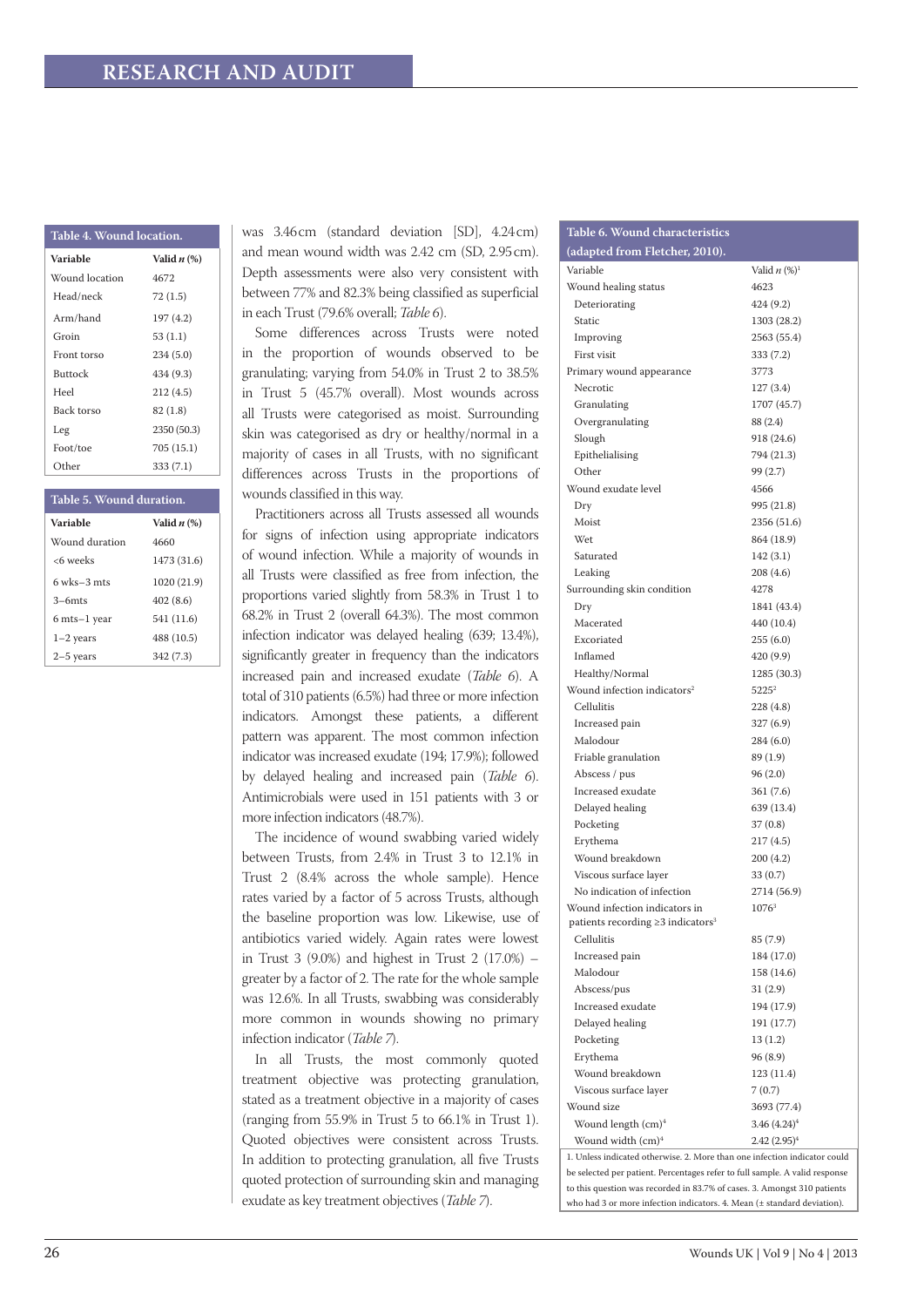The incidence of the Doppler/ankle–brachial pressure index (ABPI) procedure also varied widely (by a factor of 3) between Trusts – from 48.4% in Trust 3 to 16.0% in Trust 5 (32.3% overall). The incidence of compression therapy varied by a factor of 2 between Trusts – from 31.2% in Trust 3 to 16.1% in Trust 4 (26.6% overall). In all Trusts, the majority of patients who received either the Doppler/ABPI procedure or compression therapy also received the second procedure (728 out of 1292 patients; 56.3%).

While in all Trusts the majority of dressings were changed weekly or twice-weekly, the proportions of dressings changed at this rate varied from 75.6% (Trust 5) to 62.5% (Trust 4), with an overall proportion of 70.2%. Remaining dressings were changed three or more times per week. For over half of all patients (2420; 55.0%), the primary reason for the dressing change was a routine care change, with individual proportions varying from 51.3% (Trust 5) to 60.9% (Trust 4).

Dressings changed because of expected wear time being reached (1331 patients; 27.9%) and because the dressing was saturated (720 patients; 15.1%) also amounted to a significant proportion of the reported reasons in both the individual Trusts and in the whole sample. No other reason for a dressing change was quoted in more than 10% of cases (*Table 8*).

Across all Trusts, practitioners formulated treatment plans that encompassed clear treatment objectives. These are presented in *Figure 2*.

#### **Summary**

This survey was performed across five English Trusts consisting of 4772 responses from practitioners involved in wound care activities. It was interesting to note that practitioners reported that those patients who were diagnosed as having venous leg ulcers also presented with vascular and cardiovascular conditions. This requires further investigation, as there may have been some level of misdiagnosis with ulcers being of mixed aetiology. If this is the case, there is an educational need to ensure that all practitioners are able to accurately assess and diagnose ulcer aetiologies and understand the importance of seeking guidance if there are any uncertainties regarding diagnosis.

Identification and management of infected wounds was explored in the survey and highlighted that clinical decision making varied between the

| Table 7. Wound treatment factors.                                  |                    |
|--------------------------------------------------------------------|--------------------|
| Variable                                                           | Valid $n$ $(\%)$   |
| Wound swabbing                                                     | 4557               |
| Yes                                                                | 384 (8.4)          |
| $\overline{N}$                                                     | 4173 (91.6)        |
| Antibiotics                                                        | 4500               |
| Yes                                                                | 566 (12.6)         |
| No                                                                 | 3934 (87.4)        |
| Treatment objectives <sup>1</sup>                                  | 10355 <sup>1</sup> |
| Protecting granulation                                             | 2804 (58.8)        |
| Debridement of necrosis                                            | 1024 (21.5)        |
| Manage bacterial burden                                            | 778 (16.3)         |
| Rehydration of wound bed                                           | 354 (7.4)          |
| Palliative                                                         | 162 (3.4)          |
| Manage exudate                                                     | 2052 (43.0)        |
| Protection of surrounding skin                                     | 2003 (42.0)        |
| Managing wound pain                                                | 790 (16.6)         |
| Minimise odour                                                     | 388 (8.1)          |
| 1 More than one treatment objective could be selected per patient. |                    |

Percentages refer to full sample. A valid response to this question was recorded in 94.9% of cases.

| Table 8. Dressing changes.                                              |                  |  |
|-------------------------------------------------------------------------|------------------|--|
| Variable                                                                | Valid $n$ $(\%)$ |  |
| Frequency of dressing change                                            | 4610             |  |
| More than daily                                                         | 119(2.6)         |  |
| Daily                                                                   | 309 (6.7)        |  |
| Alternate days                                                          | 358 (7.8)        |  |
| 3 times per week                                                        | 587 (12.7)       |  |
| Weekly                                                                  | 1079 (23.4)      |  |
| Twice weekly                                                            | 2158 (46.8)      |  |
| Reason for dressing change                                              | 54071            |  |
| Dressing coming off                                                     | 356 (7.5)        |  |
| Scheduled care change                                                   | 2517 (52.7)      |  |
| Reaction to dressing                                                    | 21(0.4)          |  |
| Patient expectation                                                     | 160 (3.4)        |  |
| Dressing saturated                                                      | 720 (15.1)       |  |
| Patient removal                                                         | 171(3.6)         |  |
| Expected wear time                                                      | 1331 (27.9)      |  |
| Other                                                                   | 131 (2.7)        |  |
| Note: More than one reason could be selected per patient. Percentages   |                  |  |
| refer to full sample. A valid response to this question was recorded in |                  |  |
| 92.2% of cases.                                                         |                  |  |

Trusts when deciding whether to swab a wound, use an antimicrobial dressing or administer antibiotics. In all Trusts, swabbing was considerably more common in wounds showing no primary infection indicator. This finding suggests that more

*"In addition to protecting granulation, all five Trusts quoted protection of surrounding skin and managing exudate as key treatment objectives."*